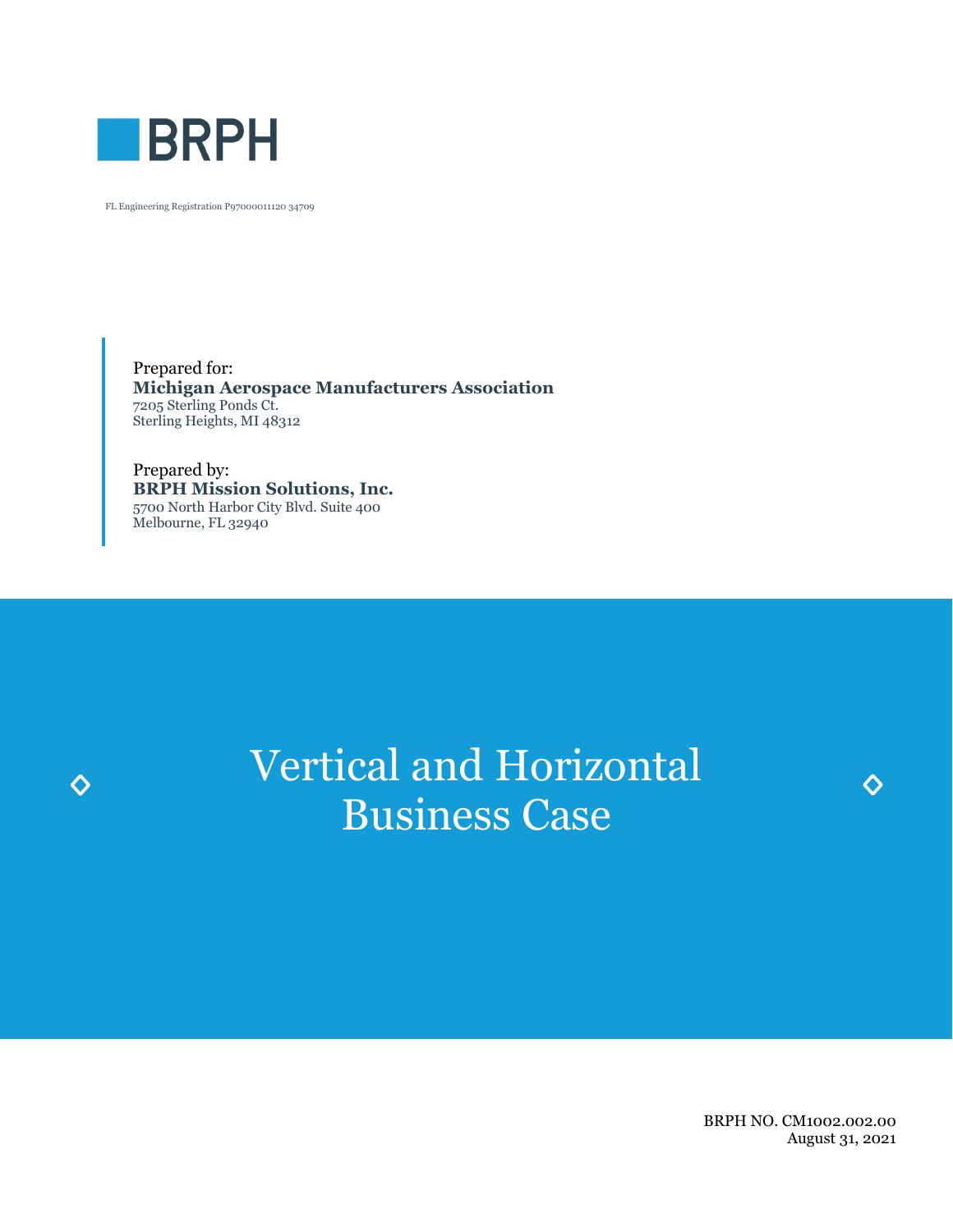#### **1.0 Executive Summary**

This report presents the high-level rough order of magnitude "input-output" economic impact of designing, engineering, building and operating infrastructures and facilities at the two spaceportsproposed for the State of Michigan.

MAMA and the MLI promotors can use this economic impact analysis to first, further validate their return-on-investment metrics and second, to provide an initial "feasibility" framework for fund raisingand capital formation primarily with the State of Michigan Public sector investors. The infrastructure and facilities to equip both spaceports signify a capital investment in real and fixed assets of \$289,250million in the 10-year time period 2023-2032.

The use of the new build facilities could attract circa 30 new aerospace and space companies and 2,600jobs with average yearly pay of \$92,500 and equipment and specialized capital expenditures of circa

\$5,000,000 per company. The target tenants are envisioned to use the facilities and to generate a grossdirect, indirect, and induced economic impact totaling \$13,2 billion in the 10-year period 2023-2032.

This report indicates a potential return of 40 times the investment in terms of economic impact to theState of Michigan.

|              | <b>PERIOD</b>                          |                 |         | $\overline{2}$ |         | $\Delta$ | 5                 | 6         |           | 8         | 9         | 10        | <b>TOTAL</b>         |
|--------------|----------------------------------------|-----------------|---------|----------------|---------|----------|-------------------|-----------|-----------|-----------|-----------|-----------|----------------------|
|              | <b>YR</b>                              |                 | 2023    | 2024           | 2025    | 2026     | 2027              | 2028      | 2029      | 2030      | 2031      | 2032      | (5,000)              |
|              |                                        |                 |         |                |         |          |                   |           |           |           |           |           |                      |
| <b>INPUT</b> | BRPH FACILITIES CAPEX \$(,000)         |                 |         |                |         |          |                   |           |           |           |           |           | (289, 250)           |
|              | MICHIGAN ECONOMIC DEVELOPMENT \$(,000) |                 |         |                |         |          |                   |           |           |           |           |           |                      |
| OUTPUT       | <b>JOBS CREATED</b>                    |                 | 650     | 850            | 1050    | 1250     | 1450              | 1650      | 1850      | 2050      | 2250      | 2660      | 2,660                |
|              | AVERAGE \$/JOB                         | 92,500          | 92,500  | 95,275         | 98,133  | 101,077  | 104,110           | 107,233   | 110,450   | 113,763   | 117,176   | 120,692   |                      |
|              | <b>PAYROLL GROSS \$ (,000)</b>         |                 | 60,125  | 80,984         | 103,040 | 126,347  | 150,959           | 176,934   | 204,332   | 233,215   | 263,647   | 321,039   | 1,720,621            |
|              | <b>ESCALATION</b>                      | 3%              |         |                |         |          |                   |           |           |           |           |           |                      |
|              |                                        |                 |         |                |         |          |                   |           |           |           |           |           |                      |
|              | <b>CAPEX FROM INVESTMENTS</b>          |                 |         |                |         |          |                   |           |           |           |           |           |                      |
|              | AVERAGE CAPEX PER COMPANY              | 5,000,000       |         |                |         |          |                   |           |           |           |           |           |                      |
|              | <b>INVESTED CAPEX \$(,000</b>          |                 | 38,235  | 11,765         | 11,765  | 11,765   | 11,765            | 11,765    | 11,765    | 11,765    | 11,765    | 24,118    | 156,471              |
|              | AVERAGE EMPLOYEES PER COMPANY          | 85              |         |                |         |          |                   |           |           |           |           |           |                      |
|              | <b>NUMBER OF COMPANIES</b>             |                 | 8       | 10             | 12      | 15       | 17                | 19        | 22        | 24        | 26        | 31        | 31                   |
|              |                                        |                 |         |                |         |          |                   |           |           |           |           |           |                      |
|              | <b>DIRECT GROSS OUTPUT MLI</b>         | <b>MULTIPLE</b> | 98,360  | 92,748         | 114,805 | 138,111  | 162,724           | 188,699   | 216,097   | 244,980   | 275,411   | 345,157   | 1,877,092            |
|              | INDIRECT GROSS OUTPUT \$(,000)         | $\overline{2}$  | 196,721 | 185,497        | 229,609 | 276,223  | 325,447           | 377,398   | 432,194   | 489,959   | 550,822   | 690,314   | 3,754,184            |
|              | INDUCED GROSS OUTPUT \$(,000)          | 4               | 393,441 | 370,994        | 459,218 | 552,445  | 650,894           | 754,796   | 864,388   | 979,918   | 1,101,645 | 1,380,628 | 7,508,368            |
|              | <b>TOTAL OUTPUT</b>                    |                 | 688,522 | 649,239        | 803,632 |          | 966,779 1,139,065 | 1,320,892 | 1,512,678 | 1,714,857 | 1,927,879 |           | 2,416,100 13,139,643 |

#### **Table 1. Economic Impact Analysis Overview MAMA-MLI 2023-2032**

### **2.0 Business Case Introduction**

The Michigan Launch Initiative (MLI) is spearheaded by the Michigan Aerospace Manufacturing Association (MAMA) to develop commercial Space Launch capabilities and their associated business and industrial activities within the State of Michigan. The initiative has identified two locations within Michigan for launch operations, one horizontal and the other vertical. Oscoda-Wurtsmith Airport (OSC) has been identified as the Air and Space Port to support horizontal launch operations and Loma Farms located in Marquette County as the vertical launch site. Both locations are envisioned to host industrial and business parks, and technology R&D centers for businesses operating in support of launch activities at the spaceports.

Previous studies have identified and listed potential companies in several industry verticals that are expected to set up operations in and around the spaceports points of launch. The ecosystem of companies has been listed and outlined on previous studies that this update report supports.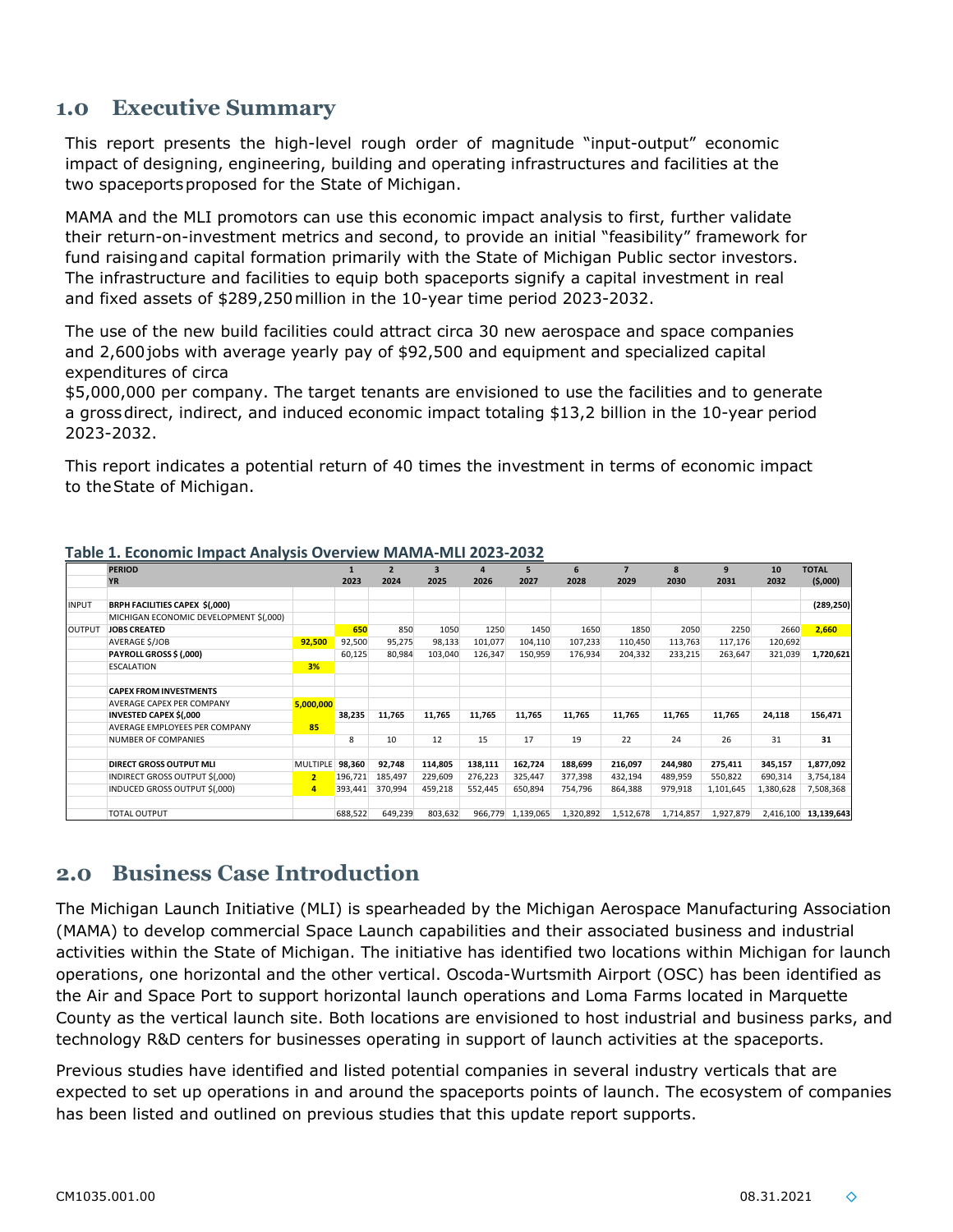The following charts outline a simplified business plan for the initial five years of licensing and launch site operations for both the horizontal and vertical launch sites. Each chart is broken into three sections: capital expenditures, operating expenses and revenue. Capital Expenditures are the costs for initial upgrades, repairs, renovations, and new infrastructure to support the users. Operating Expenses include the cost for operations, maintenance and launch site operator license. The Revenue section estimates the amount the operator could expect yearly from users.

## **3.0 Horizontal Analysis**

This analysis assumes two initial users at the beginning of 2023 with additional users added in subsequent years. The capital expenditures category matches this assumption by including temporary facilities in 2023 with permanent facilities and commodity storage added each year to match the user's needs.

Similarly, the Operating Expenses increase as additional facilities come online and users are added to the site. Additional users also drive the revenue with a gradual increase due to additional users and an expedited launch cadence for existing users. It is anticipated that users will be from both commercial and government sectors and span a wide range of vehicle types. It should be noted that the large investment seen in year four is the addition of processing and support facilities as users become permanent and a more concrete launch cadence is expected.

| <b>HORIZONTAL</b>            | <b>Dollar (000)</b>      |                |                |                 |            |  |  |  |  |
|------------------------------|--------------------------|----------------|----------------|-----------------|------------|--|--|--|--|
|                              | 2023                     | 2024           | 2025           | 2026            | 2027       |  |  |  |  |
| <b>Capital Expenditures</b>  | (7, 200)                 | (5,050)        | (15,000)       | (106,000)       | (66,000)   |  |  |  |  |
| <b>Operations</b>            | (1,000)                  | (3,000)        | (4,000)        | (6,000)         | (6,000)    |  |  |  |  |
| <b>Expenditure Sub Total</b> | (8, 200)                 | (8,050)        | (19,000)       | (112,000)       | (72,000)   |  |  |  |  |
|                              |                          |                |                |                 |            |  |  |  |  |
| Revenue                      |                          |                |                |                 |            |  |  |  |  |
| Commercial                   | 1,921                    | 3,709          | 9,247          | 17,001          | 19,737     |  |  |  |  |
| Government                   | $\overline{\phantom{a}}$ | 412            | 2,312          | 7,286           | 19,737     |  |  |  |  |
| <b>Revenue Sub Total</b>     | 1,921                    | 4,121          | 11,559         | 24,288          | 39,474     |  |  |  |  |
| <b>TOTAL \$</b>              | $(6, 279)$ \$            | $(3,929)$ \$   | $(7, 441)$ \$  | $(87, 712)$ \$  | (32, 526)  |  |  |  |  |
| <b>Running Total \$</b>      | $(6,279)$ \$             | $(10, 208)$ \$ | $(17, 649)$ \$ | $(105, 361)$ \$ | (137, 887) |  |  |  |  |

# **4.0 Vertical Analysis**

This analysis assumes a single user at the time of licensure with an increase of one or two users a year. As seen in the capital expenditures section the initial cost is significant in comparison to the horizontal analysis. The requirement for permanent infrastructure and facilities is needed before the first launch. Additional expenditures are shown over the following five years to build out additional capabilities for new users such as processing space and administration. Operations costs are also significantly more than those seen on the horizontal site. Items such as cryogenic storage, ground system equipment and electrical/communication equipment require constant maintenance. Revenue is anticipated to begin stead with an initial user and then grow to a multi-user commercial and government provider.